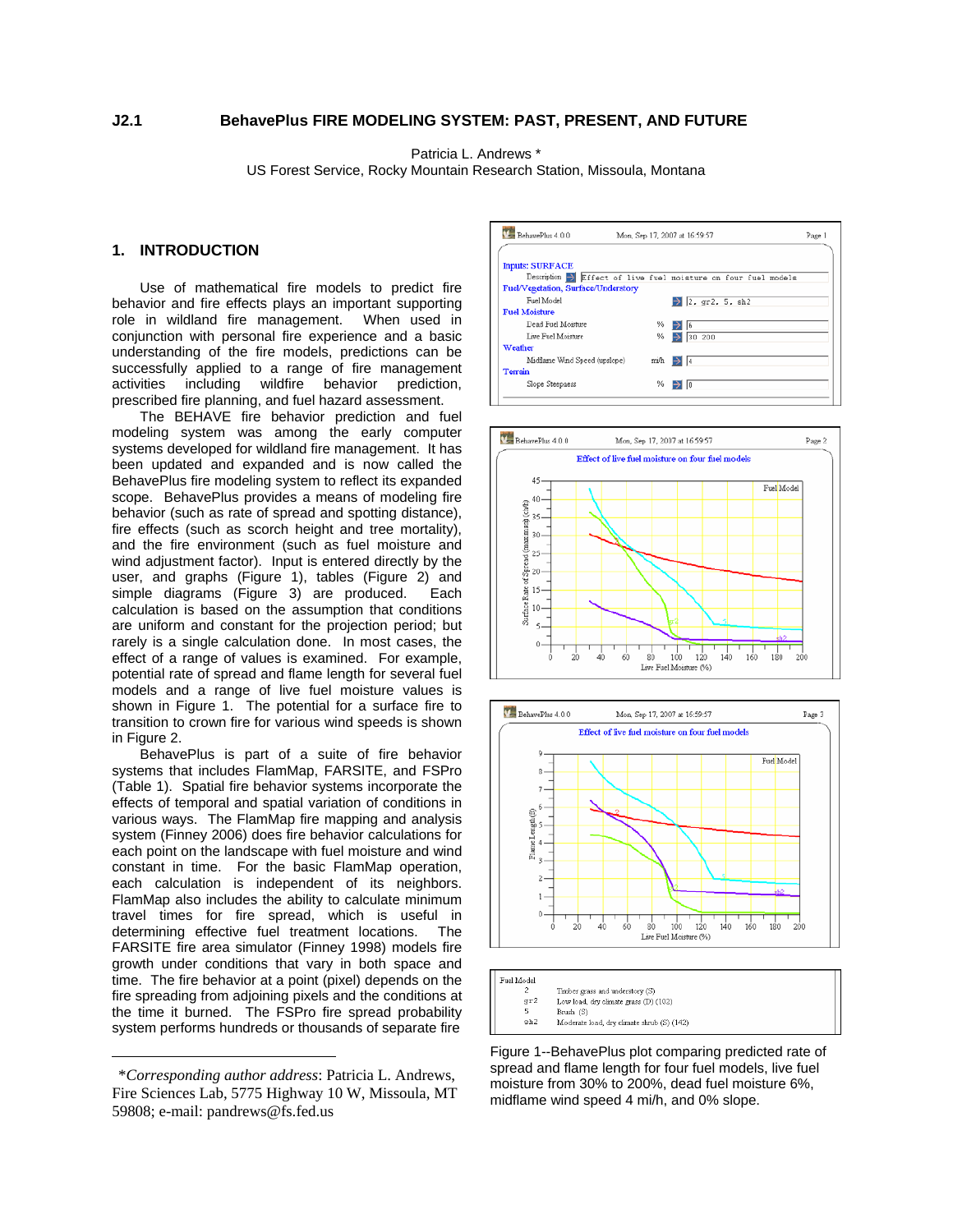

|           | BehavePhis 4 0 0<br>Mon, Aug 27, 2007 at 13:59:06 |        |       |                   |               |               | Page 3   |
|-----------|---------------------------------------------------|--------|-------|-------------------|---------------|---------------|----------|
|           |                                                   |        |       | Fire type example |               |               |          |
| $20 - ft$ | Fireline                                          | Flame  | Trans | Transition        | <b>Active</b> | <b>Active</b> | Fire     |
| Wind      | Intensity                                         | Length | Ratio | to Crown?         | Ratio         | Crown?        | Type     |
| mi/h      | Btuft/s                                           | ft     |       |                   |               |               |          |
| 0         | 31                                                | 2.2    | 0.73  | No                | 0.07          | No            | Surface  |
| 5         | 61                                                | 3.0    | 1.44  | Yes               | 0.26          | No            | Torching |
| 10        | 112                                               | 3.9    | 2.65  | Yes               | 0.59          | No            | Torching |
| 15        | 176                                               | 4.9    | 4.16  | Yes               | 0.99          | No            | Torching |
| 20        | 250                                               | 5.7    | 5.91  | Yes               | 1.46          | Yes.          | Crowning |
| 25        | 333                                               | 6.5    | 7.86  | Yes               | 1.98          | Yes           | Crowning |
| 30        | 422                                               | 7.3    | 9.98  | Yes               | 2.54          | Yes           | Crowning |

<span id="page-1-1"></span><span id="page-1-0"></span>Figure 2--BehavePlus table showing the effect of 20-ft wind on fire type (surface, torching, crowning)

growth simulations from weather sequences based on climatology. While FARSITE predicts a fire perimeter location, FSPro produces the probability of the fire reaching each point from the known fire perimeter during the specified simulation duration (such as 2 weeks).

Spatial systems don't eliminate the need for the 'point' calculations in BehavePlus. In some cases BehavePlus is the best tool for an application. For example, tables of calculated scorch height for ranges of wind and fuel moisture values can be used for prescribed fire planning. BehavePlus can also be effectively used in support of the spatial systems, since all of them are based on the same fire models (e.g. spread rate, spotting distance). A person who learns about the models using BehavePlus is then better able to interpret the results of the spatial systems, where the modeling that occurs at each pixel is less evident. Plots such as [Figure 1](#page-0-0) show the implications of fuel model assignments.

The future of BehavePlus is being examined in conjunction with other fire behavior and fire danger systems. The goal is to strengthen the links among them and ensure that the expanding needs of fire and land managers are met.





Figure 3--BehavePlus diagram showing fire perimeter at time of report and at initial attack, and the fireline constructed to contain the fire.

In this paper I give a brief review of the original BEHAVE fire behavior prediction and fuel modeling system, describe the capabilities of the current BehavePlus fire modeling system, and discuss points of consideration in moving to the next stage.

## **2. PAST**

The initial BEHAVE computer program was developed by Pat Andrews at the suggestion of Dick Rothermel after the 1976 S-590 'Fire Behavior Officer' course. He thought that a computer program could automate the nomograms (Albini 1976b) and tables taught in the course and also offer options that were too tedious with manual methods. (The prediction methods taught in S-590 are described by Rothermel (1983)).

While the FIREMOD program (Albini 1976a) was designed for research application and ran in batch mode from card decks, BEHAVE was designed for the practitioner, and was available in both batch and interactive mode. At that time, however, an interactive runs could be done only at night when the Missoula Fire Sciences Laboratory had access to the LBL (Lawrence Berkeley Laboratory) computer in California. The first presentation of BEHAVE was given at the Missoula Fire Lab in September 1977.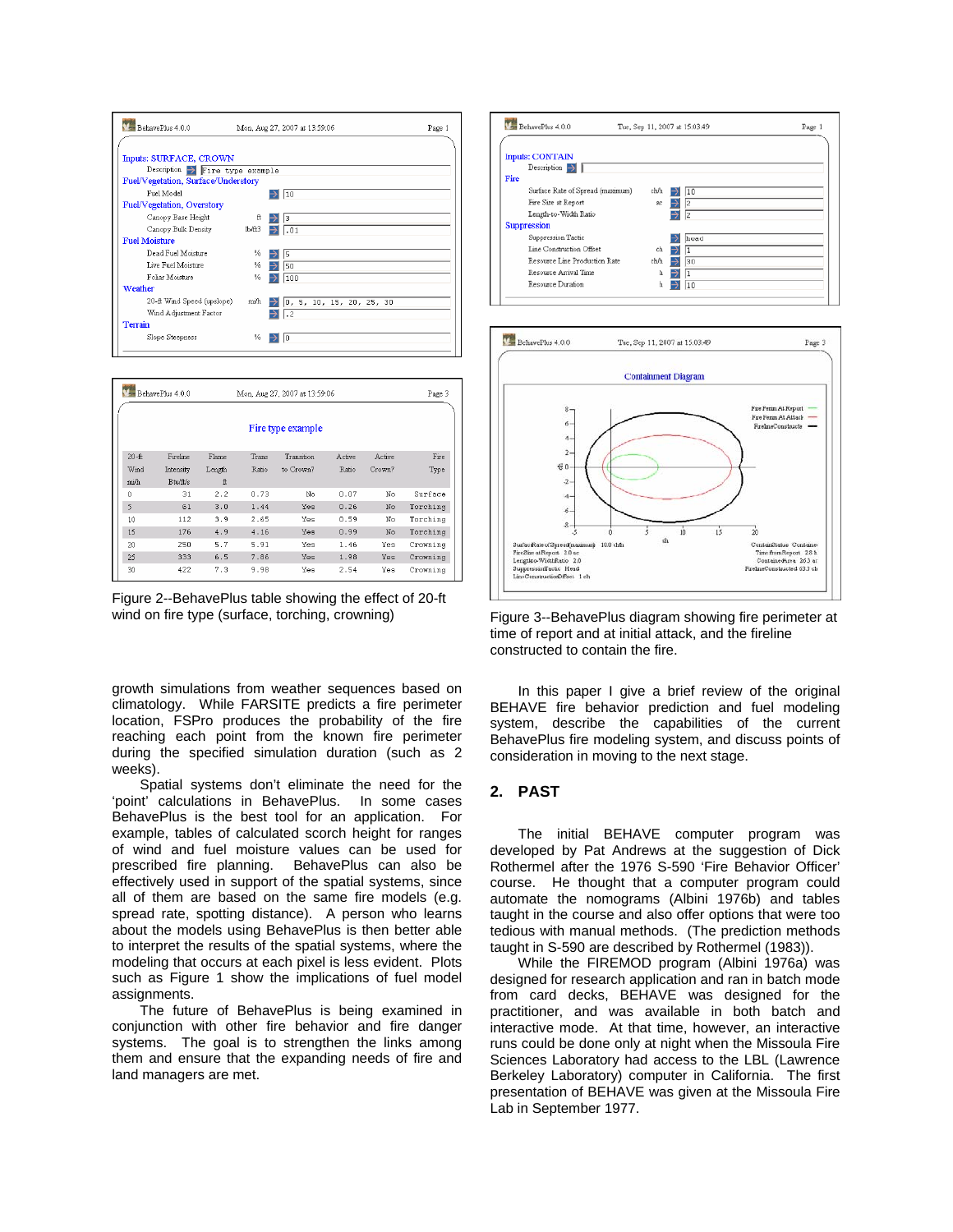The TI-59 handheld calculator was programmed for a custom chip for field use of the fire model (Burgan 1979b). With the eventual availability of computer access, BEHAVE was offered for broad application. The option of producing tables and of linking models was added and BEHAVE was expanded to include

Burgan and Rothermel's fuel modeling research. In August 1984, BEHAVE was formally transferred from the fire behavior research work unit to the Forest Service Washington Office as a nationally supported system.

|  |  | Table 1—Comparison of BehavePlus and the spatial fire behavior systems: FlamMap, FARSITE, and FSPro. |  |  |
|--|--|------------------------------------------------------------------------------------------------------|--|--|
|--|--|------------------------------------------------------------------------------------------------------|--|--|

<span id="page-2-0"></span>

| <b>System</b>                                                                                                                           | <b>Condition</b><br>variation<br>in time | <b>Condition</b><br>variation<br>In space | <b>Duration</b><br>specifica-<br>tion                                                                   | Input                                                                                                                                                                       | <b>Modeling</b>                                                                                                               | Output                                                                                                                              | <b>Computer</b><br>access                                                       |
|-----------------------------------------------------------------------------------------------------------------------------------------|------------------------------------------|-------------------------------------------|---------------------------------------------------------------------------------------------------------|-----------------------------------------------------------------------------------------------------------------------------------------------------------------------------|-------------------------------------------------------------------------------------------------------------------------------|-------------------------------------------------------------------------------------------------------------------------------------|---------------------------------------------------------------------------------|
| <b>BehavePlus</b><br>fire modeling<br>system                                                                                            | Constant                                 | Uniform                                   | Elapsed time<br>for size or<br>spread<br>distance                                                       | Interactive<br>user input;<br>generally<br>ranges of<br>values                                                                                                              | Separate,<br>independent<br>calculation<br>for each cell<br>of a table or<br>point on a<br>graph                              | Tables,<br>graphs,<br>simple<br>diagrams                                                                                            | Personal<br>computer                                                            |
| <b>FlamMap</b><br>fire mapping<br>and analysis<br>system-<br><b>Basic fire</b><br>behavior<br>option                                    | Constant                                 | Variable<br>across the<br>landscape       | No time<br>duration in<br>the modeling                                                                  | Spatial (GIS)<br>fuel and<br>terrain data<br>User-defined<br>fuel moisture<br>and wind                                                                                      | Separate,<br>independent<br>calculation<br>for each<br>point (pixel)<br>on the<br>landscape                                   | Map of<br>potential fire<br>behavior for<br>every point<br>on the<br>landscape                                                      | Personal<br>computer                                                            |
| <b>FlamMap</b><br>fire mapping<br>and analysis<br>system-<br>Minimum<br>travel time<br>and fuel<br>treatment<br>optimization<br>options | Constant                                 | Variable<br>across the<br>landscape       | Total burning<br>time<br>(minutes)                                                                      | Spatial (GIS)<br>fuel and<br>terrain data<br>User-defined<br>fuel moisture<br>and wind<br>Percentage<br>of the<br>landscape to<br>treat and<br>maximum<br>treatment<br>size | Minimum<br>travel time<br>based on<br>numerous<br>fire spread<br>pathways                                                     | Map of<br>minimum<br>travel time<br>pathways,<br>arrival time<br>contours.<br>Fuel<br>treatment<br>placement<br>recommen-<br>dation | Personal<br>computer                                                            |
| <b>FARSITE</b><br>fire area<br>simulator                                                                                                | Vary<br>diurnally<br>and by day          | Variable<br>across the<br>landscape       | Hours/day of<br>active<br>burning.<br>Number of<br>days for the<br>simulation                           | Spatial (GIS)<br>fuel, terrain,<br>etc. data<br>User-defined<br>fuel moisture<br>and wind                                                                                   | Fire growth<br>simulation                                                                                                     | Maps of fire<br>growth,<br>perimeter,<br>intensity, etc.                                                                            | Personal<br>computer                                                            |
| <b>FSPro</b><br>fire spread<br>probabilities                                                                                            | Vary by day                              | Variable<br>across the<br>landscape       | Hours/day of<br>active<br>burning by<br>fire danger<br>class<br>Number of<br>days for the<br>simulation | Spatial (GIS)<br>fuel and<br>terrain data<br><b>Current fire</b><br>perimeter<br>Weather<br>stations for<br>fire danger<br>and wind<br>climatology                          | Fuel<br>moisture and<br>wind<br>sequences<br>from<br>climatology<br>Hundreds or<br>thousands of<br>fire growth<br>simulations | Map of<br>probability of<br>the fire<br>reaching<br>each point by<br>the end of<br>the<br>simulation<br>period                      | 'High end'<br>computers<br>with internet<br>access by<br>authorized<br>analysts |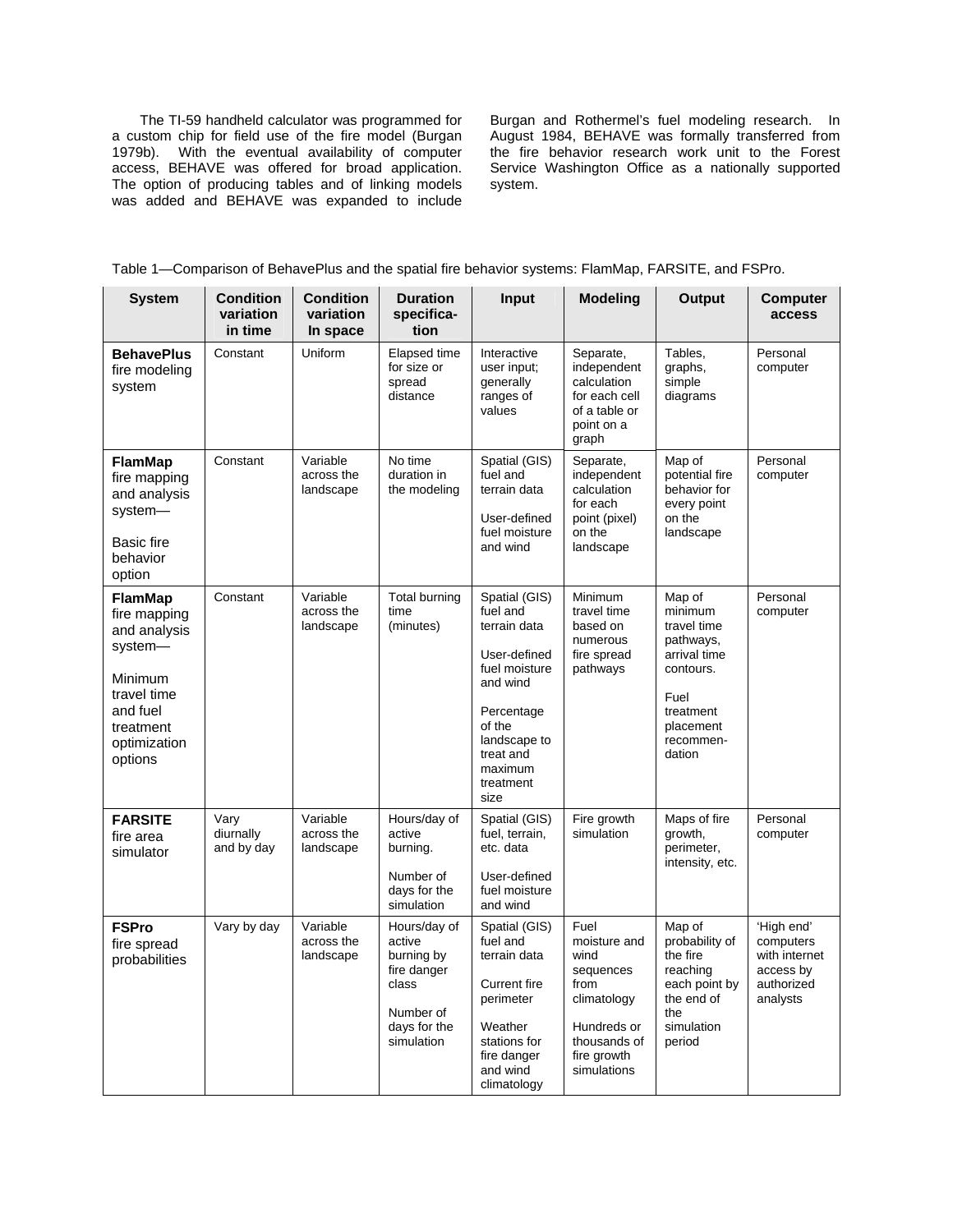The BEHAVE fire behavior prediction and fuel modeling system eventually consisted of five FORTRAN programs that ran under the DOS operating system. The fire modeling portion of the BEHAVE system was the BURN subsystem (FIRE1 and FIRE2 programs). Custom fuel models were developed and tested using the FUEL subsystem (NEWMDL and TSTMDL programs). The RXWINDOW program was designed for prescribed fire planning; the user specified acceptable fire behavior and effects and the program found the associated fuel moisture and wind speed. Publications describe the operation, modeling foundation, and application of BEHAVE (Burgan and Rothermel 1984, Andrews 1986, Burgan 1987, Andrews and Chase 1989, Andrews and Bradshaw 1990).

A 3-day BEHAVE course was developed by the system developers (Andrews, Burgan, and Rothermel) as part of the original technology transfer effort. The developers taught the initial 'train the trainer' courses.

BEHAVE (now BehavePlus) has been formally integrated into fire behavior and prescribed fire courses in the NWCG fire curriculum.

## **3. PRESENT**

The much needed update from BEHAVE to BehavePlus was funded by the Joint Fire Science Program. BehavePlus version 1.0 offered the same fire modeling capabilities as BEHAVE, but the program had a new look and feel as well as a new internal structure. BehavePlus Version 1.0 was released in 2002, Versions 2.0 and 3.0 added modeling capabilities and features in 2003 and 2005. Version 4.0 is being developed at the time of this writing. Following is a summary of modeling capabilities, features, and supporting material for BehavePlus version 4.0.

# *3.1 Modeling Capabilities*

The fire modeling capabilities of BehavePlus are grouped according to modules as shown in Table 2. The term 'model' refers to mathematical relationships that describe a specific aspect of the fire or fire environment, such as rate of spread, scorch height, spotting distance, and wind adjustment factor (Andrews and Queen 2001). The models in each module are given with a source reference in [Table 3.](#page-5-0) There are approximately 35 models in BehavePlus, described in 42 publications, one of which is the Rothermel (1972) surface fire spread model. (Occasionally 'BEHAVE' has inappropriately been used as a synonym for the Rothermel fire spread model.) A 'fuel model' is a set of values that describe the surface fuel as required by the Rothermel surface fire spread model. For this tally, I count the 53 standard fuel models as only one 'model'.

The CROWN module is made up of several models as listed in [Table 3.](#page-5-0) The relationship among them is illustrated in [Figure 4.](#page-7-0) This flow chart also illustrates that the surface fire fireline intensity (or flame length) can either be calculated in the SURFACE module or specified directly by the user.

There are several other cases where the user has the option of linking modules. Indentation in the module selection screen indicates that linkage is possible ([Figure 5\)](#page-7-1). Notes on linkages are included in Table 2.

Every 'model' is a representation of reality. Models are always based on simplifying assumptions, and all models have limitations. The user is responsible for proper application, which often requires judgment and adjustments. The structure of BehavePlus facilitates comparison of model results in order to examine relationships.

As an example, [Figure 6](#page-8-0) shows calculated rate of spread for the dynamic fuel model GR4 (moderate load, dry climate grass) for a range of live herbaceous fuel moisture values. The live herbaceous fuel moisture is used to determine the amount of fuel that is transferred from the live to the dead category to model the curing process (Scott and Burgan 2005). The live moisture also affects rate of spread according to Rothermel's fire spread model. In order for information on curing level to be used if it is available, version 4.0 of BehavePlus offers the option of entering curing (load transfer) as shown in [Figure 7.](#page-8-1) A comparison of these runs shows the significant role that live herbaceous fuel moisture plays for dynamic fuel models. For live fuel moisture of 120% and an automatic calculation of load transfer, the rate of spread is 1 ch/h (flame length is 0.4 ft). If live moisture is 120% and the load transfer portion is specified as 40%, the rate of spread is 30 ch/h (flame length is 5.3 ft). BehavePlus plots can be effectively used to evaluate the implications of choices that are made in modeling fire behavior.

The simple output diagrams provide another means of understanding the models. For example, [Figure 3](#page-1-1) shows a CONTAIN diagram that illustrates the relationship among fire perimeter at report and at initial attack, and the fireline constructed to contain the fire.

# *3.2 Features*

BehavePlus is designed so that a person can do simple runs using default selections for output variables and input options. It also includes options useful to a person who is doing more complex analyses. Version 4.0 includes additional intermediate values, a feature useful to a person interested in understanding the model foundation. This is especially applicable to Rothermel's surface fire spread model. One of these intermediate values is characteristic dead fuel moisture, which has not previously been available for analysis. [Figure 8](#page-9-0) shows the characteristic dead fuel moisture for ranges of 1-h and 10-h moisture. The plot for fuel model 4 shows that the characteristic dead fuel moisture is determined primarily by the 1-h fuel moisture. The implication is that if specific values are not known for 1-h and 10-h moisture content, then it is appropriate to use the same dead fuel moisture value for all size classes.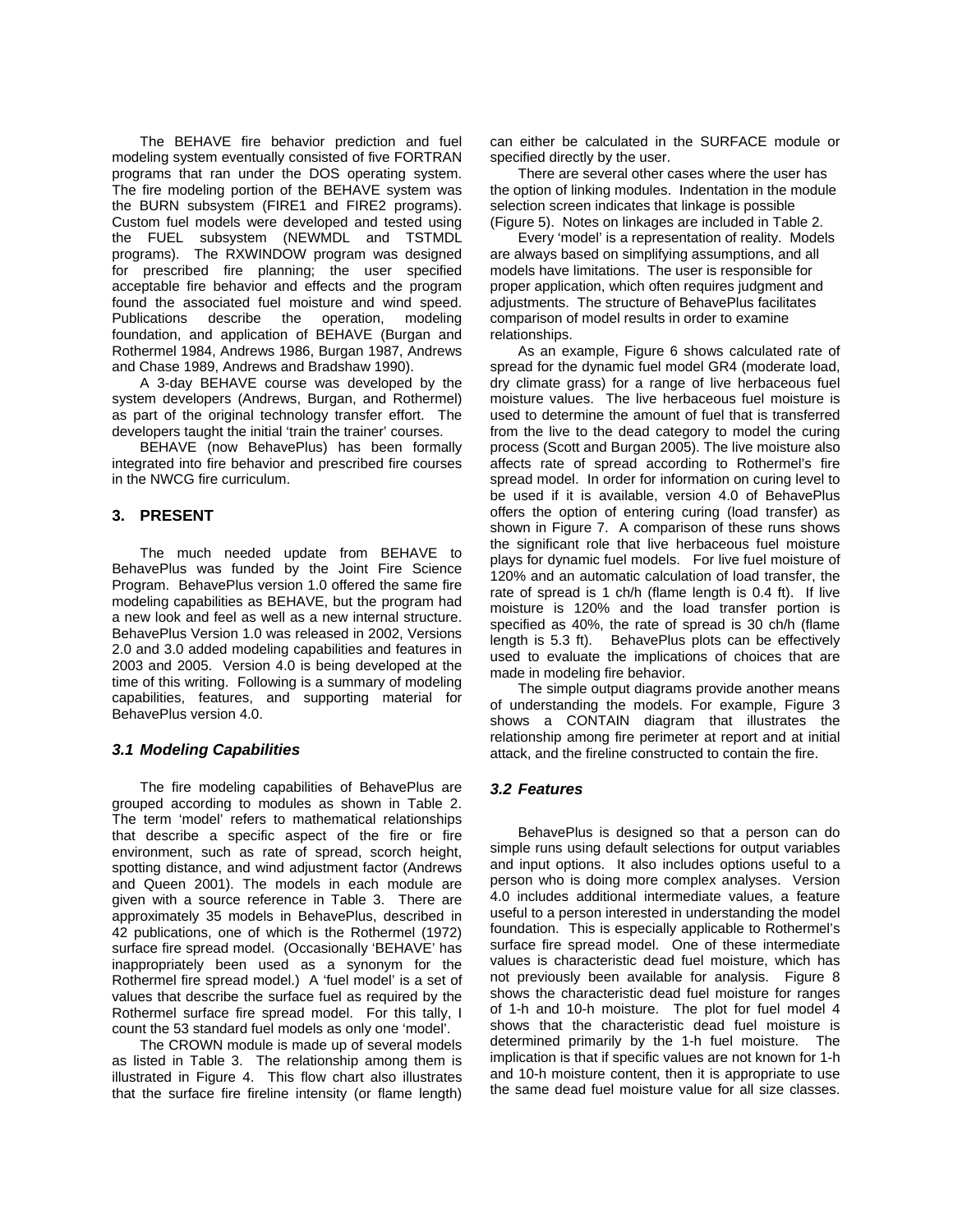Many aspects of the graphs can be changed. For [Figure 8](#page-9-0) the defaults were changed for graph size, graph title, curve colors, axis width, and gridline color. If a person wants to format graphs or tables in a manner different from the available program options, results can be exported to a spreadsheet or other software. BehavePlus plots, for example, are generated only for a single variable. A spreadsheet can be used to plot two variables such as rate of spread and flame length on the same graph. Similarly an analyst might want to plot the surface fire spread rate results from BehavePlus compared to a new spread model being developed. BehavePlus automatically adjusts tables to fit onto a page for printing; large tables continue from one page to the next. An exported table can be reformatted to suit specific needs.

|  | Table 2--Modules in BehavePlus, the calculations for each module, and notes on linkage options among modules |
|--|--------------------------------------------------------------------------------------------------------------|
|  |                                                                                                              |

| <b>Module</b>    | <b>Calculations</b>                                                                                                                                                                                                                                                                                                                                                                   | <b>Linkages</b>                                                                                                                       |
|------------------|---------------------------------------------------------------------------------------------------------------------------------------------------------------------------------------------------------------------------------------------------------------------------------------------------------------------------------------------------------------------------------------|---------------------------------------------------------------------------------------------------------------------------------------|
| <b>SURFACE</b>   | Surface fire rate of spread<br>$\bullet$<br>Fireline intensity and flame length<br>$\bullet$<br>Reaction intensity and heat per unit area<br>$\bullet$<br>Intermediate values: heat source, heat<br>$\bullet$<br>sink, characteristic dead fuel moisture,<br>relative packing ratio, etc.<br>Standard, custom, and special case fuel<br>models<br>Wind adjustment factor<br>$\bullet$ |                                                                                                                                       |
| <b>CROWN</b>     | Transition from surface to crown fire<br>$\bullet$<br>Crown fire rate of spread<br>$\bullet$<br>Crown fire area and perimeter<br>$\bullet$<br>Fire type: surface, torching, conditional<br>$\bullet$<br>crown, crowning                                                                                                                                                               | Surface fireline intensity or flame<br>length can come from SURFACE                                                                   |
| <b>SAFETY</b>    | Safety zone size based on flame length<br>$\bullet$<br>Area, perimeter, separation distance                                                                                                                                                                                                                                                                                           | Head fire flame length can come<br>from SURFACE                                                                                       |
| SIZE             | Elliptically shaped point source fire<br>$\bullet$<br>Area, perimeter, shape                                                                                                                                                                                                                                                                                                          | Head fire rate of spread and<br>effective wind speed can come<br>from SURFACE                                                         |
| <b>CONTAIN</b>   | Fire containment success for single or<br>$\bullet$<br>multiple resources given line construction<br>rate, arrival time, resource duration, head<br>or rear attack, direct or parallel attack<br>Final area and perimeter, fire size at initial<br>$\bullet$<br>attack, fireline constructed                                                                                          | Head fire rate of spread can come<br>from SURFACE<br>Length-to-width ratio and fire size<br>$\bullet$<br>at report can come from SIZE |
| <b>SPOT</b>      | Maximum spotting distance from torching<br>$\bullet$<br>trees, burning piles, or wind-driven<br>surface fire                                                                                                                                                                                                                                                                          | Head fire flame length can come<br>from SURFACE                                                                                       |
| <b>SCORCH</b>    | Crown scorch height from surface fire<br>flame length                                                                                                                                                                                                                                                                                                                                 | Surface fireline intensity or flame<br>length can come from SURFACE                                                                   |
| <b>MORTALITY</b> | Probability of mortality from bark thickness<br>$\bullet$<br>and crown scorch                                                                                                                                                                                                                                                                                                         | Scorch height can come from<br>$\bullet$<br><b>SCORCH</b>                                                                             |
| <b>IGNITE</b>    | Probability of ignition by firebrands or by<br>lightning strikes                                                                                                                                                                                                                                                                                                                      |                                                                                                                                       |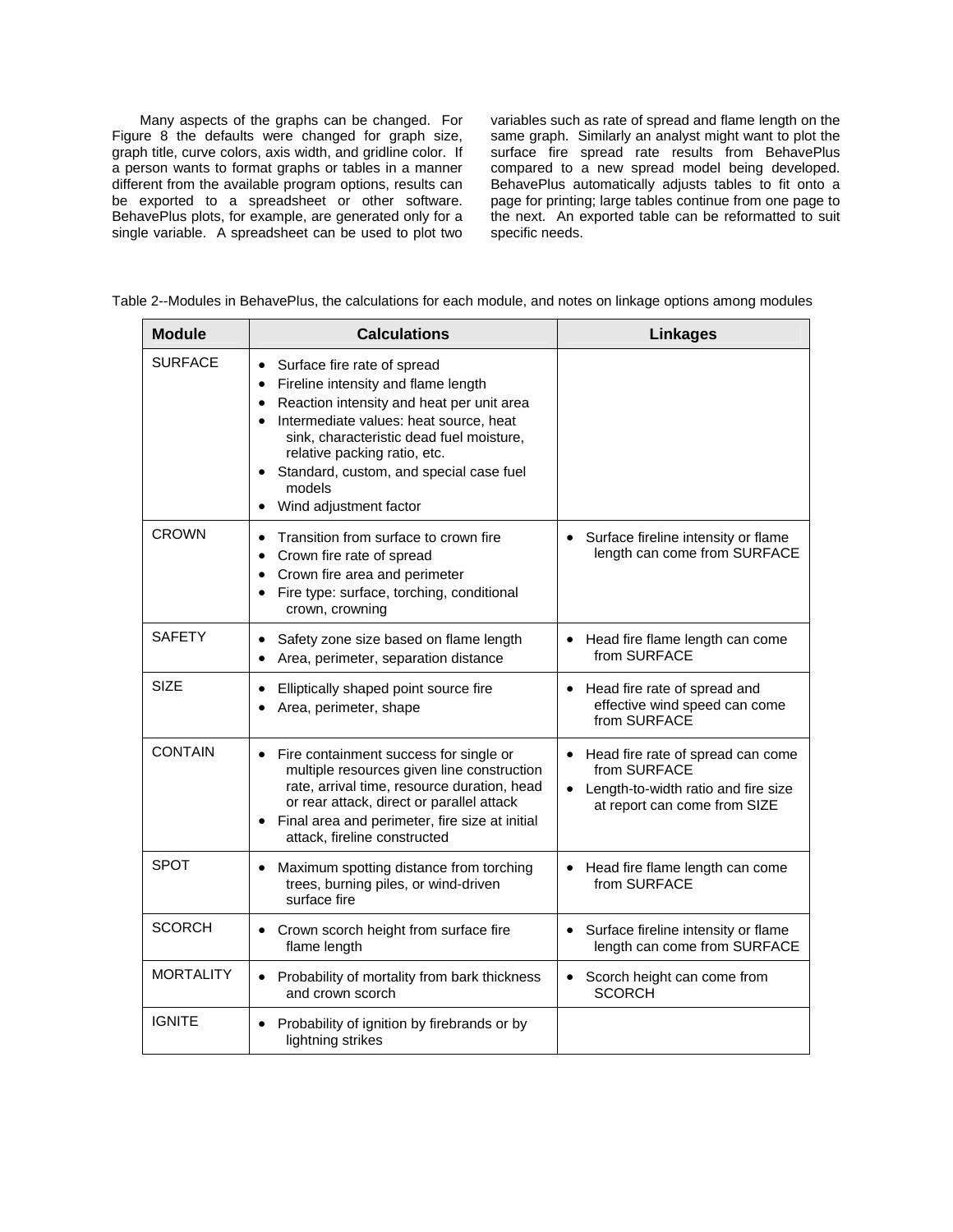<span id="page-5-0"></span>Table 3--Models that are included in each of the BehavePlus modules with citations and notes.

| <b>BehavePlus</b><br><b>Module</b> | <b>Model</b>                                                                                                                                                                                               | <b>Reference</b><br>and Notes                                                                                                                                         |
|------------------------------------|------------------------------------------------------------------------------------------------------------------------------------------------------------------------------------------------------------|-----------------------------------------------------------------------------------------------------------------------------------------------------------------------|
| <b>SURFACE</b>                     | Surface head fire rate of spread<br>Reaction intensity, heat per unit area<br>Intermediate values: characteristic dead fuel moisture,<br>live fuel moisture of extinction, relative packing ratio,<br>etc. | (Rothermel 1972)<br>With minor adjustments by<br>(Albini 1976a)                                                                                                       |
|                                    | Fireline intensity<br>Flame length                                                                                                                                                                         | (Byram 1959) with adjustments to work with<br>Rothermel's surface fire spread model by<br>(Albini 1976b)                                                              |
|                                    | Surface fire flame residence time<br>(used to calculate fireline intensity)                                                                                                                                | (Anderson 1969)                                                                                                                                                       |
|                                    | Direction of maximum spread                                                                                                                                                                                | (Rothermel 1983) using manual vectoring<br>(Andrews 1986) (Finney 1998)<br>calculations based on Rothermel's wind<br>and slope factors                                |
|                                    | Fire characteristics chart, relationship among rate of<br>spread, heat per unit area, fireline intensity, and flame<br>length                                                                              | (Andrews and Rothermel 1982)                                                                                                                                          |
|                                    | Spread in direction from ignition point from a point<br>source fire                                                                                                                                        | (Andrews 1986)                                                                                                                                                        |
|                                    | Effective wind speed                                                                                                                                                                                       | (Albini 1976b)                                                                                                                                                        |
|                                    | Wind adjustment factor                                                                                                                                                                                     | (Albini and Baughman 1979, Baughman<br>and Albini 1980, Rothermel 1983)                                                                                               |
|                                    | Wind speed at 10 m adjusted to 20 ft                                                                                                                                                                       | (Turner and Lawson 1978)                                                                                                                                              |
|                                    | 13 standard fire behavior fuel models                                                                                                                                                                      | (Rothermel 1972) (11 fuel models)<br>(Albini 1976b) (slight revision of the 11 plus<br>two more fuel models)<br>(Anderson 1982) (fuel model selection<br>guide)       |
|                                    | 40 standard fire behavior fuel models                                                                                                                                                                      | (Scott and Burgan 2005)                                                                                                                                               |
|                                    | Custom fire behavior fuel models                                                                                                                                                                           | (Burgan and Rothermel 1984, Burgan<br>1987)                                                                                                                           |
|                                    | Dynamic fuel load transfer                                                                                                                                                                                 | (Burgan 1979a)<br>(Burgan and Rothermel 1984, Andrews<br>1986) as used in BEHAVE<br>(Scott and Burgan 2005) as used in the<br>2005 standard fire behavior fuel models |
|                                    | Two fuel models weighted rate of spread                                                                                                                                                                    | (Rothermel 1983)                                                                                                                                                      |
|                                    | Two fuel models, harmonic mean                                                                                                                                                                             | (Fujioka 1985)                                                                                                                                                        |
|                                    | Two fuel models, 2-dimensional expected spread                                                                                                                                                             | (Finney 2003)                                                                                                                                                         |
|                                    | Palmetto gallberry special case fire behavior fuel<br>model                                                                                                                                                | (Hough and Albini 1978)                                                                                                                                               |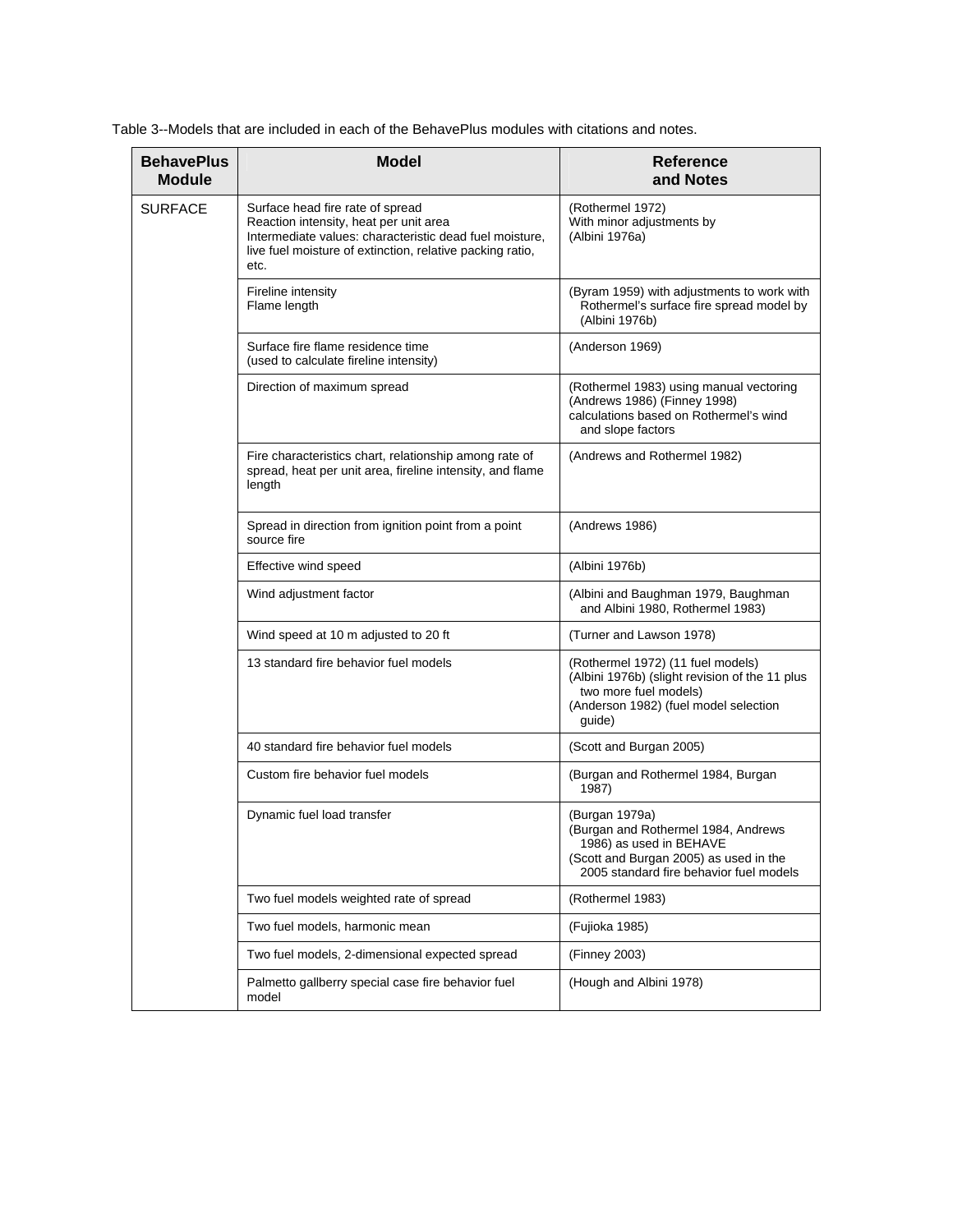# Table 3 (continued)

| <b>BehavePlus</b><br><b>Module</b> | <b>Model</b>                                                                                            | <b>Reference</b><br>and Notes                                                       |
|------------------------------------|---------------------------------------------------------------------------------------------------------|-------------------------------------------------------------------------------------|
| CROWN                              | Critical surface intensity needed for transition from<br>surface to crown fire                          | (Van Wagner 1977)                                                                   |
|                                    | Transition to crown fire, relationship of surface fire<br>intensity and critical surface fire intensity | (Finney 1998)<br>(Scott and Reinhardt 2001)                                         |
|                                    | Crown fire rate of spread, area, and perimeter                                                          | (Rothermel 1991)                                                                    |
|                                    | Critical crown fire rate of spread, needed for an active<br>crown fire                                  | (Van Wagner 1993)                                                                   |
|                                    | Active crown fire, relationship of crown fire rate of<br>spread and critical crown fire rate of spread  | (Finney 1998)<br>(Scott and Reinhardt 2001)                                         |
|                                    | Fire type: surface, torching, conditional crown,<br>crowning                                            | (Finney 1998)<br>(Scott and Reinhardt 2001)                                         |
| <b>SAFETY</b>                      | Safety zone size, separation distance, radius                                                           | (Butler and Cohen 1996, 1998b, 1998a)                                               |
| <b>SIZE</b>                        | Elliptical fire size and shape, area, perimeter, length-<br>to-width ratio                              | (Anderson 1983) double ellipse<br>Simplified to simple ellipse by<br>(Andrews 1986) |
| <b>CONTAIN</b>                     | Fire containment                                                                                        | (Albini et al. 1978) in the old BEHAVE<br>(Fried and Fried 1996) in BehavePlus      |
| <b>SPOT</b>                        | Spotting distance from torching trees                                                                   | (Albini 1979, Chase 1981)                                                           |
|                                    | Spotting distance from a burning pile                                                                   | (Albini 1981)                                                                       |
|                                    | Spotting distance from a wind-driven surface fire                                                       | (Albini 1983a, Albini 1983b, Chase 1984)                                            |
| SCORCH                             | Crown scorch height                                                                                     | (Van Wagner 1973)                                                                   |
| <b>MORTAILTY</b>                   | Tree mortality                                                                                          | (Ryan and Reinhardt 1988, Reinhardt and<br>Crookston 2003)                          |
|                                    | <b>Bark thickness</b>                                                                                   | (Ryan and Reinhardt 1988, Reinhardt and<br>Crookston 2003)                          |
| <b>IGNITE</b>                      | Probability of ignition from firebrand                                                                  | (Schroeder 1969)                                                                    |
|                                    | Probability of ignition from lightning                                                                  | (Latham and Schlieter 1989)                                                         |
| Fine dead<br>fuel moisture<br>Tool | Fine dead fuel moisture tables                                                                          | (Rothermel 1983)                                                                    |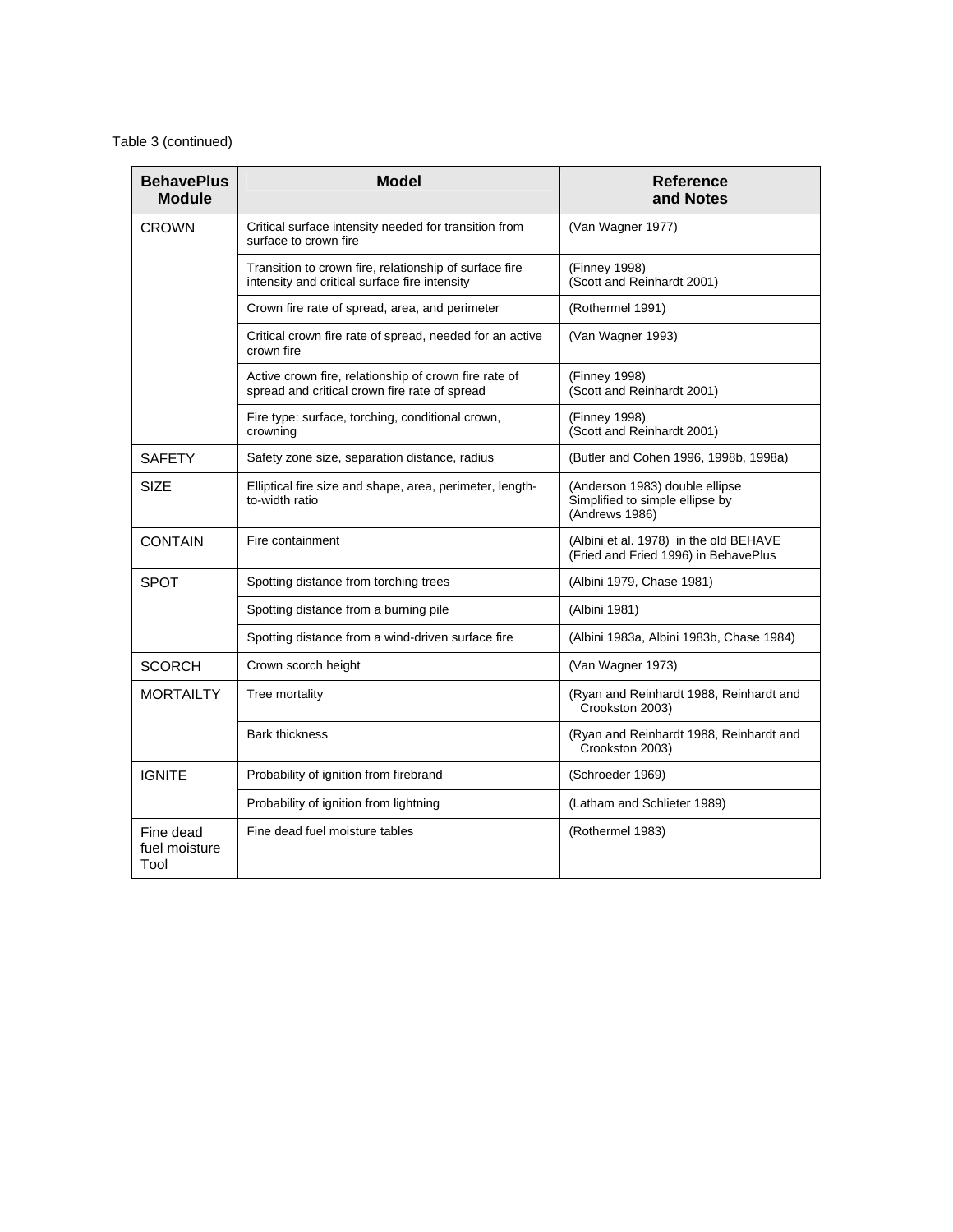

<span id="page-7-0"></span>Figure 4-- Information flow for the CROWN module. Surface fireline intensity (or flame length) can either be calculated in the SURFACE module or specified by the user

| <b>E</b> BehavePlus 4.0.0 Module Selection |                                                                 |          |
|--------------------------------------------|-----------------------------------------------------------------|----------|
|                                            | <b><math>\triangledown</math></b> Surface Fire Spread (SURFACE) | Options. |
|                                            | Crown Fire (CROWN)<br>п                                         | Options. |
|                                            | Safety Zone (SAFETY)                                            | Options. |
|                                            | Size of a Pt Source Fire<br>(SIZE)                              | Options. |
|                                            | $\Box$ Fire Containment (CONTAIN)                               | Options. |
|                                            | Spotting Distance (SPOT)                                        | Options. |
|                                            | <b>▽</b> Crown Scorch (SCORCH)                                  | Options. |
|                                            | Tree Mortality<br><b>MORTALITY</b>                              | Options. |
|                                            | F Probability of Ignition (IGNITE)                              | Options. |

<span id="page-7-1"></span>Figure 5--Module selection for BehavePlus. Indentation indicates that modules can be linked, with output from one being used as input to the other. For example, flame length calculated in SURFACE can be used to calculate scorch height in SCORCH. If SURFACE is not selected, the user enters values for flame length.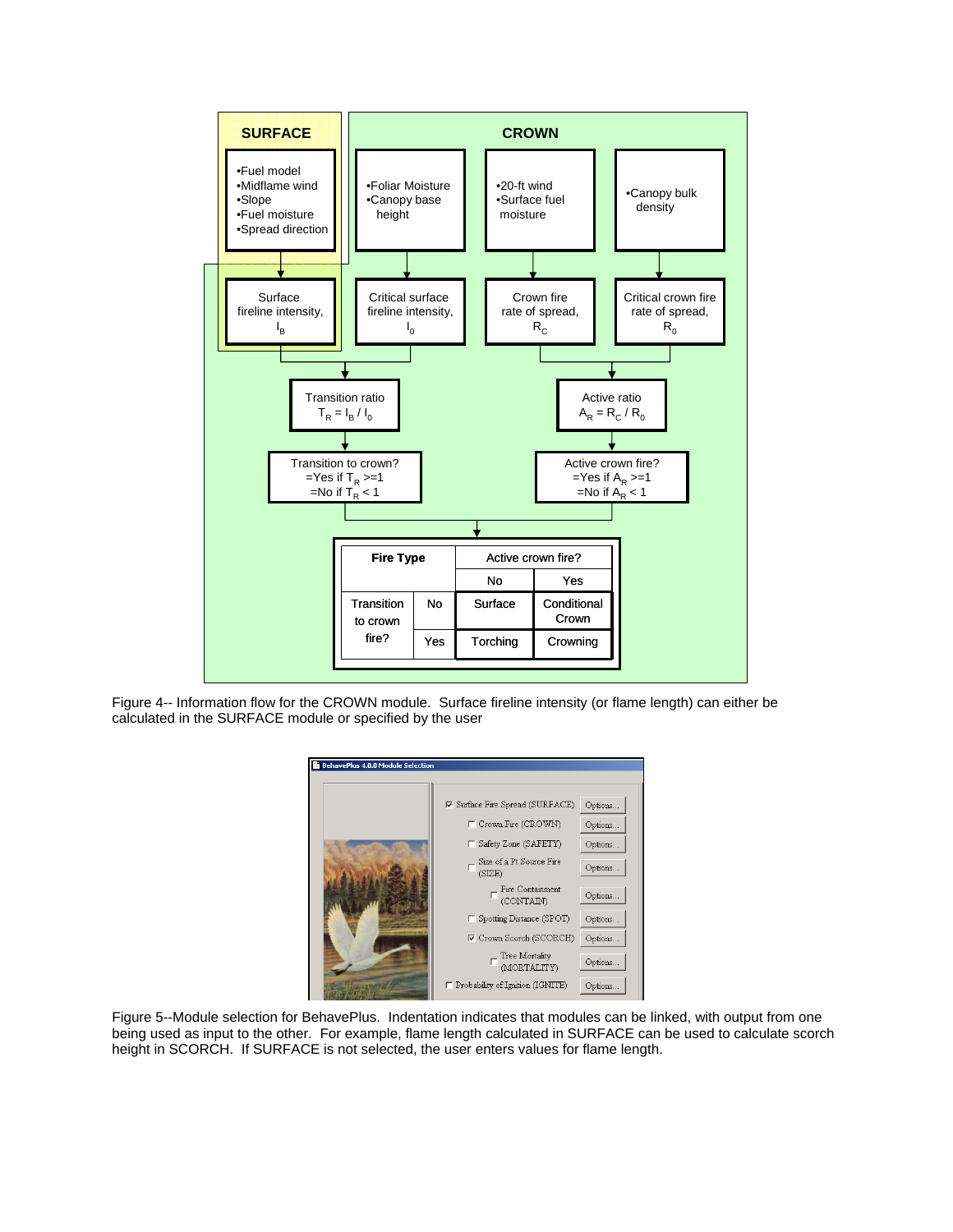



<span id="page-8-1"></span>

<span id="page-8-0"></span>Figure 6--Rate of spread calculated for dynamic fuel model GR4 (moderate load, dry climate grass) for live herbaceous moisture from 30% to 180%. Fuel load is transferred from the live to the dead fuel class as a function of live herbaceous fuel moisture





Figure 7--Rate of spread calculated for dynamic fuel model GR4 (moderate load, dry climate grass) for live herbaceous moisture from 30% to 180%. The fuel load transfer portion (curing) is entered by the user rather than being calculated from live fuel moisture.

Full pages of BehavePlus input and output can be printed and attached to a report. There is often a need to insert a table or graph in a report (such as in this paper). Although this can be done with the capture feature in BehavePlus, this is not the most efficient approach. One possible method, using only the standard Windows operating system, is to use Alt-PrintScreen, which captures the current window. That window can be pasted into an MS Word document and cropped using features from the Picture toolbar.

In addition to printed pages and insertions in reports, it is a good practice to save BehavePlus runs in an electronic project documentation package. The BehavePlus workspace feature facilitates file management.

BehavePlus includes a feature that is especially useful for prescribed fire planning. The acceptable limits of fire behavior and fire effects variables can be specified and the associated environmental values can be examined. [Figure 9](#page-10-0) shows combinations of midflame wind speed and dead fuel moisture that result in flame lengths of 2 to 6 feet. The option of blank cells on the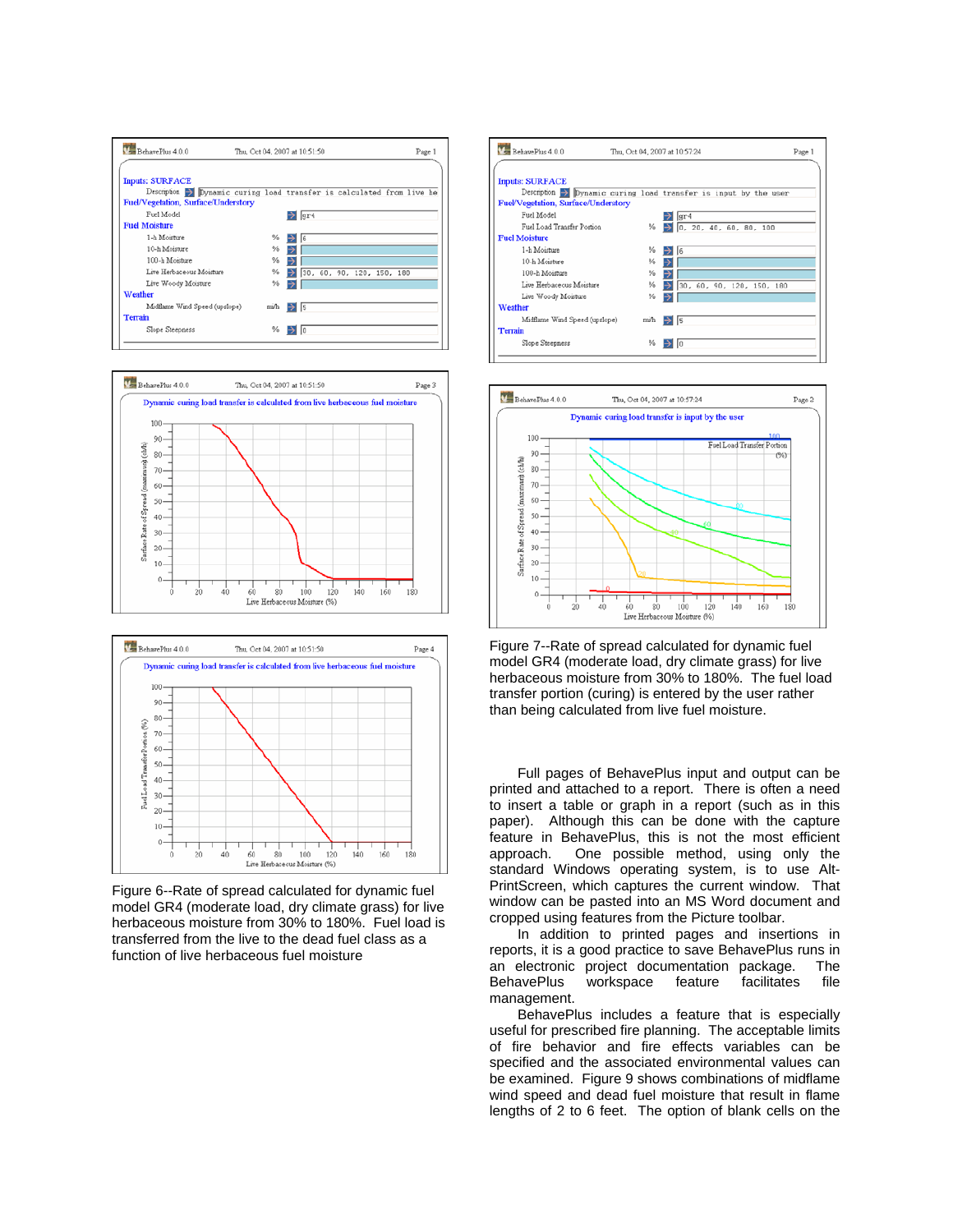table has been added to version 4.0 in addition to the option of crossed out values.

Other features of BehavePlus 4.0 include:

- Multiple values can be entered for input variables to produce tables and graphs.
- Units of measure and the number of decimal points displayed can be changed.
- Distances can be output as map distances.
- Paintings (with permission from Monte Dolack; www.dolack.com) are inserted throughout the program. These pictures can be turned off for the current window or for the entire run.
- Rows and columns of tables can be transposed.
- X-axis variable and curve variable can be switched.
- The worksheet header can include more lines for additional documentation (see [Figure 9\)](#page-10-0).
- The size of the notes section on the worksheet can be increased to allow room for additional user notes for documentation.
- User preferences for defaults can be saved in a userdefined startup worksheet.
- Worksheets, runs, custom fuel models, and moisture scenarios can be saved for documentation or for later use.

#### *3.3 Documentation and Training*

Documentation and training material for BehavePlus fall into three categories:

- Program operation—for details on how to run the program to generate desired outputs
- <span id="page-9-0"></span>• Modeling concepts—for understanding of the fire model foundation of the system; limitations and assumptions of the models; relationships among models; and sensitivity of calculations to input choices
- Applications—for specific fire management needs such as wildfire prediction, prescribed fire planning, and fuel hazard assessment.

The BehavePlus program, supporting documentation, and training material can be found on www.firemodels.org. This web site also includes information about other fire behavior and fire danger systems.

The User's Guide only addresses operation of the program (Andrews et al. 2005). In addition to being a printable publication, it can be opened as a PDF document through the Help system. Desired information can be found using a search or the detailed table of contents.

BehavePlus also includes a help window that describes each of the input and output variables. There is a short description, a table that shows where the variable is used as input and/or output, and other information such as fuel model photos and line construction rate tables. The input/output variable information will also be available as a PDF document suitable for printing. The many internal links from input and output tables and among variables make that document especially useful when viewed on a computer.





Figure 8--Characteristic dead fuel moisture is an intermediate value available in version 4.0. The plot shows that the characteristic dead fuel moisture is determined primarily by 1-h fuel moisture. Results, while similar, vary by fuel model.

A set of tutorial lessons is available. Some describe program operation (such as worksheets development) and others address modeling concepts (such as crown fire). The tutorials are being updated and expanded. Additional exercises are being added and more lessons are being developed. Development of lessons as building blocks will allow application training to utilize only the needed components. For example, a modeling lesson on scorch height would be needed for the prescribed fire application, but not for wildfire prediction.

In recognition of the fact that people learn differently, training material will be available in several forms. Some people are comfortable learning to run a program without formal training and just need reference material on available features. Some prefer to be guided through interactive exercises. Travel and time are expensive, so self-study training will be available. Training material can also be presented in a classroom to satisfy those who prefer instructor-led training.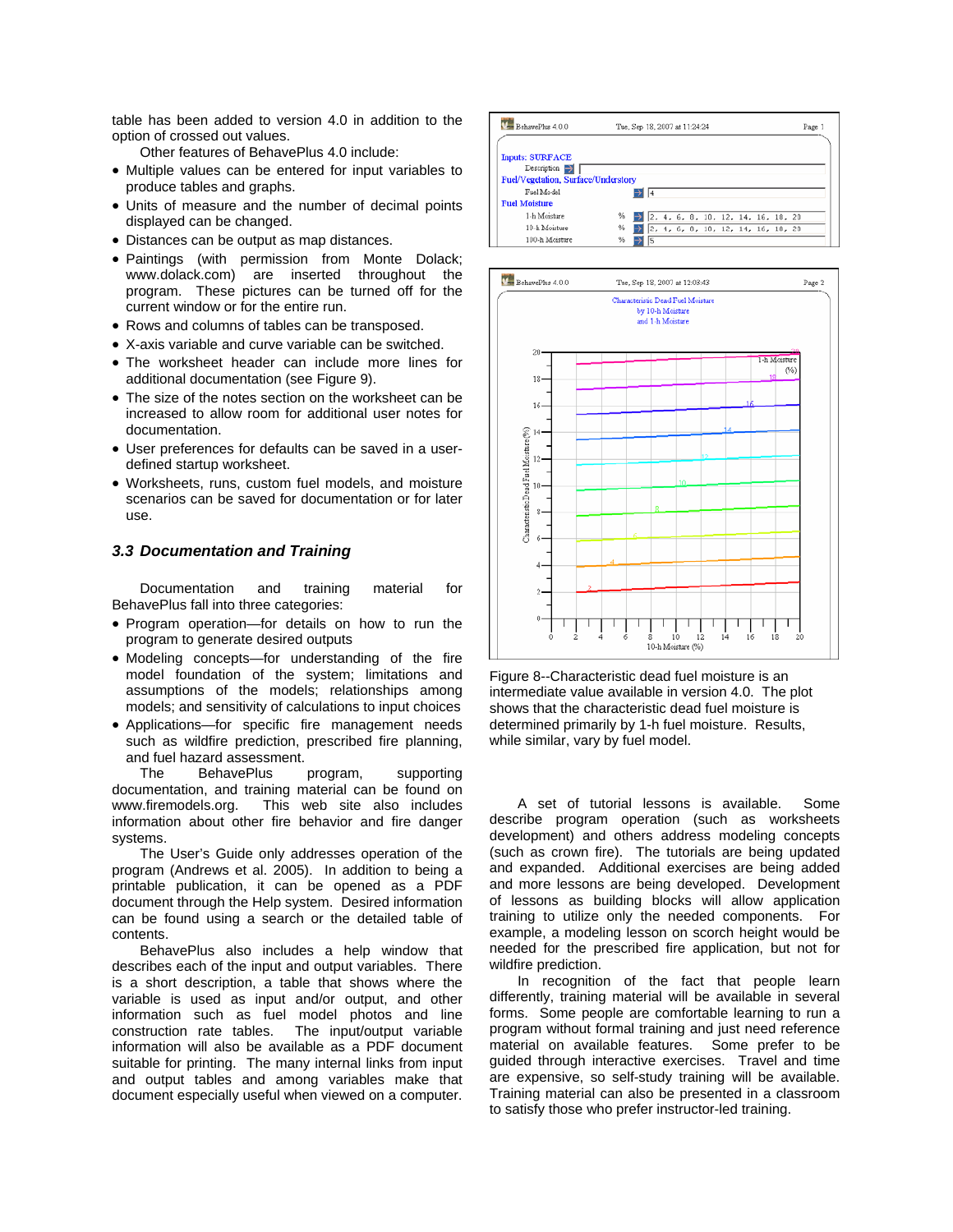Ideally, the basics will be learned through self-study with classroom and one-on-one training focused to applications in order to generate valuable interaction among participants.

# **4. FUTURE**

Just as BehavePlus was a major step beyond BEHAVE, it is time for another similar step forward, to what I will call 'Behave++'. Design decisions that were made in 1999 need to be revisited, and advances in software, hardware, and communications can be utilized. The platform can go beyond personal computers to include handheld computers and webbased applications.

It is becoming increasingly more difficult to add features and fire modeling capabilities to BehavePlus because of its size and complexity. It is important for a fire modeling system to be readily changed as new research becomes available. The basic internal structure of the program code could be improved to facilitate updates.



| BehavePlus 4.0.0 |     | Tue, Sep 18, 2007 at 13:11:16                          |                               |     |     | Page 3 |
|------------------|-----|--------------------------------------------------------|-------------------------------|-----|-----|--------|
|                  |     | 2 to 6 ft flame length acceptable<br>Flame Length (ft) |                               |     |     |        |
| Dead Fuel        |     |                                                        | Midflame Wind Speed (upslope) |     |     |        |
| Moisture         |     |                                                        | mich                          |     |     |        |
| %                | 0.0 | 20                                                     | 4.0                           | 6.0 | 8.0 |        |
| $\overline{2}$   | 2.3 | 4.2                                                    |                               |     |     |        |
| $\overline{4}$   |     | 3.5                                                    | 5.7                           |     |     |        |
| 6                |     | 3.2                                                    | 5.3                           |     |     |        |
| $\overline{8}$   |     | 3.1                                                    | 5.0                           |     |     |        |
| 10               |     | 2.9                                                    | 4.7                           |     |     |        |
| 12               |     | 2.4                                                    | 3.9                           | 5.3 |     |        |
| 14               |     |                                                        |                               | 2.7 | 3.5 |        |
| 16               |     |                                                        |                               |     |     |        |

<span id="page-10-0"></span>Figure 9— The option 'table shading for acceptable fire conditions' produces a table that shows results for only the specified acceptable conditions (flame length of 2 to 6 feet). This is useful for prescribed fire planning.

BehavePlus currently accepts input only through interactive user entry (although runs can be saved for later use). Expansions could include use of data files such as weather and fuel moisture data from FireFamily Plus (Bradshaw and McCormick 2000). Another source of input might be a click on a pixel in FlamMap or FARSITE.

In addition to direct data linkages among fire behavior and fire danger systems, all of the systems could be revamped to have a common user-interface. This would address the current situation of users having many different systems to learn and use. The systems would not be distinct, separate applications, but rather perform as a common tool.

A redesign will have to address the challenge of satisfying users who want a quick and easy way to model fire as well as those who want features that support advanced analysis needs.

In developing the next generation of systems, care will be taken to avoid 'black box' modeling. An educated user will continue to be an important part of the modeling process. Effective training and supporting documentation is an important part of the package.

I feel confident in saying that there is a continuing need for the 'point-based' fire modeling approach of BehavePlus, and that the more sophisticated spatial systems won't replace it. BehavePlus provides a quick and easy way to do initial fire behavior assessments without the spatial data that is required by FARSITE and FlamMap. It allows easier 'what if' gaming and comparison of the effect of changing conditions, such as 10 mi/h vs. 5 mi/h wind. BehavePlus runs can be used to calibrate landscape models. Effective use of the spatial modeling systems is facilitated through use of BehavePlus.

Building on the long history of BEHAVE and BehavePlus will lead to a 'Behave++' which is an integrated part of the next generation of fire behavior and fire danger systems.

# **5. ACKNOWLEDGMENTS**

Development of the BehavePlus program and supporting material has been done through the cooperative effort of the Rocky Mountain Research Station Missoula Fire Sciences Lab and Systems for Environmental Management. Contracts for SEM were funded by the US Forest Service, Fire and Aviation Management and the Joint Fire Science Program.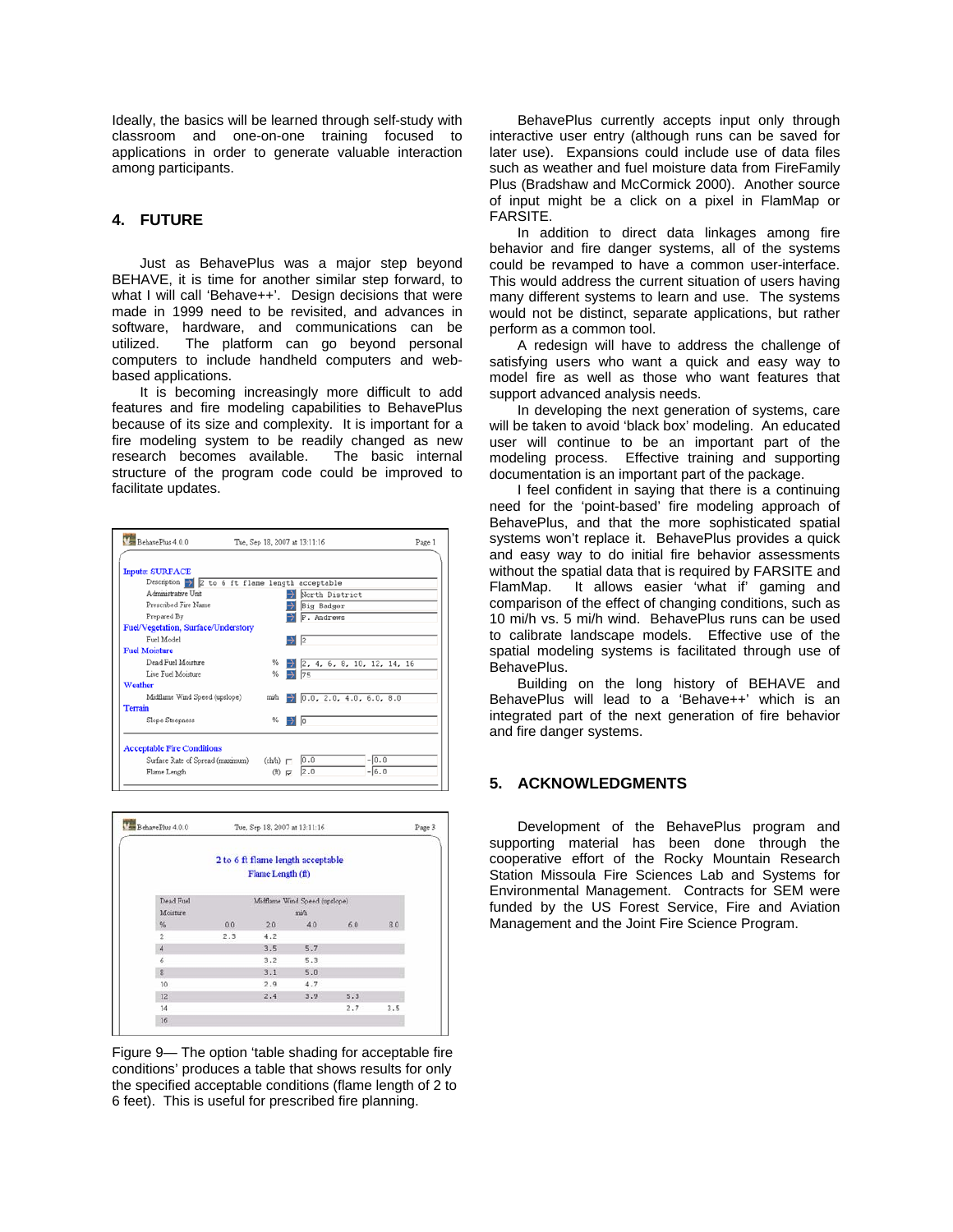## **6. REFERENCES**

- Albini, F. A. 1976a. Computer-based models of wildland fire behavior: a user's manual. USDA Forest Service, Ogden, UT, USDA Forest Service, Ogden, UT.
- Albini, F. A. 1976b. Estimating wildfire behavior and effects. GTR-INT-30, USDA Forest Service, Ogden, UT.
- Albini, F. A. 1979. Spot fire distance from burning trees a predictive model. INT-56, USDA, Forest Service, Ogden, UT.
- Albini, F. A. 1981. Spot fire distance from isolated sources -- extensions of a predictive model. INT-309, USDA, Forest Service, Ogden, UT.
- Albini, F. A. 1983a. Potential spotting distance from wind-driven surface fires. INT-309, USDA, Forest Service, Ogden, UT.
- Albini, F. A. 1983b. Transport of firebrands by line thermals. COMBUSTION SCIENCE AND TECHNOLOGY **32**:277-288.
- Albini, F. A., and R. G. Baughman. 1979. Estimating windspeeds for predicting wildland fire behavior. RP-INT-221, USDA Forest Service, Intermountain Forest and Range Experiment Station, Ogden, UT.
- Albini, F. A., G. N. Korovin, and E. H. Gorovaya. 1978. Mathematical analysis of forest fire suppression. INT-207, USDA, Forest Service, Ogden, UT.
- Anderson, H. E. 1969. Heat transfer and fire spread. INT-69, USDA, Forest Service, Ogden, UT.
- Anderson, H. E. 1982. Aids to determining fuel models for estimating fire behavior. GTR-INT-122, USDA, Forest Service, Ogden, UT.
- Anderson, H. E. 1983. Predicting wind-driven wild land fire size and shape. GTR-INT-305, Intermountain Forest and Range Experiment Station, Ogden, Utah.
- Andrews, P. L. 1986. BEHAVE: fire behavior prediction and fuel modeling system - - BURN subsystem, part 1. GTR-INT-194, USDA Forest Service.
- Andrews, P. L., C. D. Bevins, and R. C. Seli. 2005. BehavePlus fire modeling system, version 3.0: User's Guide. RMRS-GTR-106WWW, USDA Forest Service.
- Andrews, P. L., and L. S. Bradshaw. 1990. RXWINDOW: defining windows of acceptable burning conditions based on desired fire behavior. GTR-INT-273, USDA Forest Service, Ogden, UT.
- Andrews, P. L., and C. H. Chase. 1989. BEHAVE: fire behavior prediction and fuel modeling system-- BURN subsystem, part 2. GTR-INT-260, USDA Forest Service, Ogden, UT.
- Andrews, P. L., and L. P. Queen. 2001. Fire modeling and information system technology. International Journal of Wildland Fire **10**:343- 352.
- Andrews, P. L., and R. C. Rothermel. 1982. Charts for interpreting wildland fire behavior

characteristics. INT-131, USDA, Forest Service, Ogden, UT.

- Baughman, R. G., and F. A. Albini. 1980. Estimating midflame windspeeds. Pages 88-92 *in* Sixth Conference on Fire and Forest Meteorology. Society of American Foresters, Seattle, WA.
- Bradshaw, L. S., and E. McCormick. 2000. FireFamily Plus user's guide, version 2.0. GTR-RMRS-67WWW, USDA Forest Service.
- Burgan, R. E. 1979a. Estimating live fuel moisture for the 1978 National Fire Danger Rating System. GTR-INT-226, USDA Forest Service, Ogden, UT.
- Burgan, R. E. 1979b. Fire danger/fire behavior computations with the Texas Instruments TI-59 calculator: User's Manual. INT-61, USDA, Forest Service, Ogden, UT.
- Burgan, R. E. 1987. Concepts and interpreted examples in advanced fuel modeling. INT-238, USDA, Forest Service, Ogden, UT.
- Burgan, R. E., and R. C. Rothermel. 1984. BEHAVE: fire behavior prediction and fuel modeling system-FUEL subsystem. GTR-INT-167, USDA, Intermountain Forest and Range Experiment Station.
- Butler, B. W., and J. D. Cohen. 1996. An analytical evaluation of firefighter safety zones. Pages 117-121 *in* 13th Fire and Forest Meteorology Conference. International Association of Wildland Fire, Lorne, Australia.
- Butler, B. W., and J. D. Cohen. 1998a. Firefighter safety zones: a theoretical model based on radiative heating. Int. J. Wildland Fire **Vol. 8**:73-77.
- Butler, B. W., and J. D. Cohen. 1998b. Firefighter safety zones: How big is big enough? Fire Management Notes **Vol. 58**:13-16.
- Byram, G. M. 1959. Combustion of forest fuels. Pages 61-123 *in* Forest Fire: Control and Use.
- Chase, C. H. 1981. Spot fire distance equations for pocket calculators. INT-310, USDA, Forest Service, Ogden, UT.
- Chase, C. H. 1984. Spotting distance from wind-driven surface fires - extensions of equations for pocket calculators. INT-346, USDA, Forest Service, Ogden, UT.
- Finney, M. 2003. Calculation of fire spread rates across random landscapes. International Journal of Wildland Fire **12**:167-174.
- Finney, M. A. 1998. FARSITE: fire area simulator- model development and evaluation. RP-RMRS-4, USDA Forest Service.
- Finney, M. A. 2006. An overview of FlamMap fire modeling capabilities. Pages 213-220 *in* P. L. Andrews and B. W. Butler, editors. Fuels Management--How to Measure Success, Portland, OR.
- Fried, J. S., and B. D. Fried. 1996. Simulating wildfire containment with realistic tactics. FOREST SCIENCE **42**:267-281.
- Fujioka, F. M. 1985. Estimating wildland fire rate of spread in a spatially nonuniform environment. FOREST SCIENCE **31**:21-29.